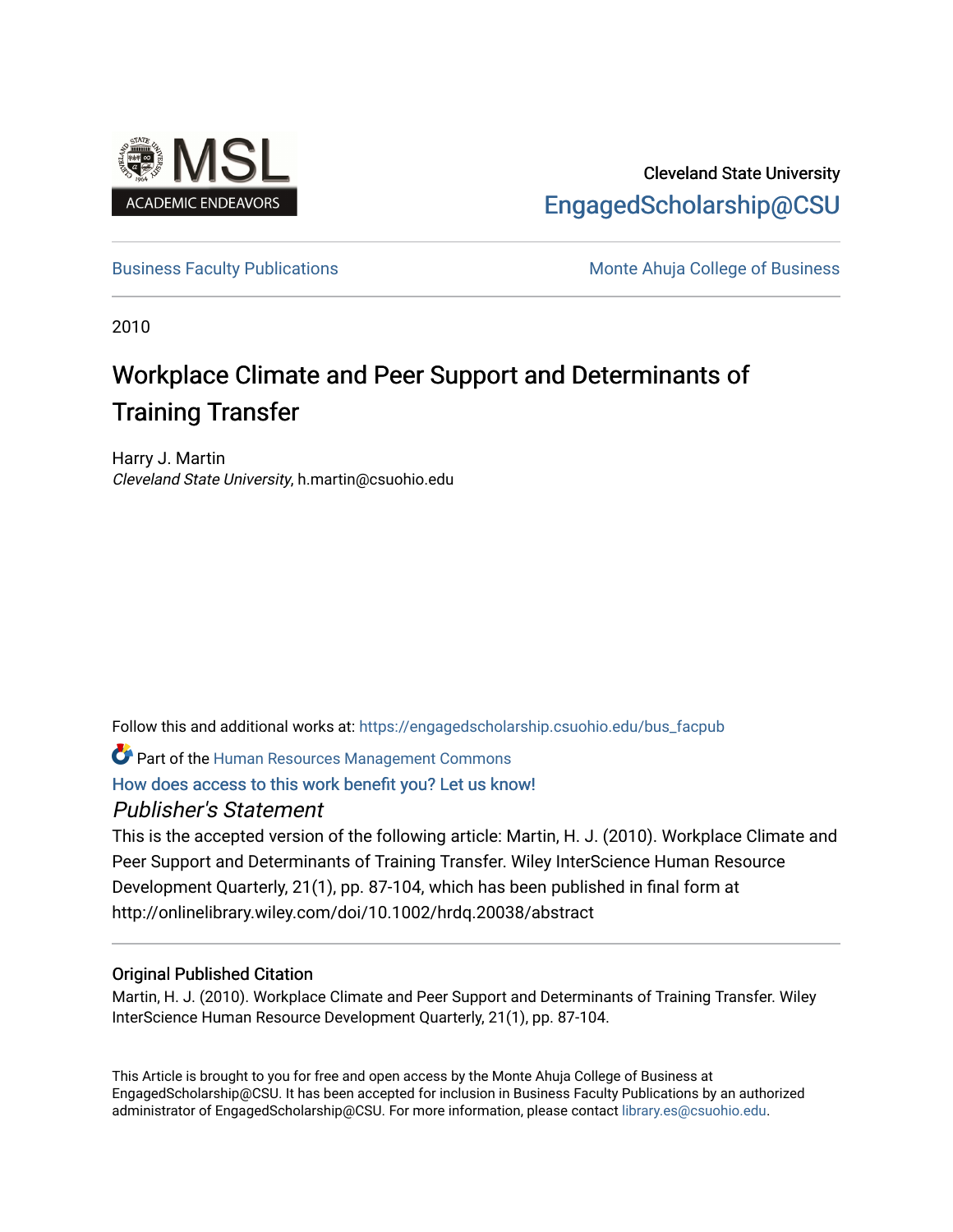# Workplace Climate and Peer Support as Determinants of Training Transfer

*Harry J. Martin* 

*Although billions of dollars are spent annually on training and development, much about the transfer processes is not well understood. This study investigated the interaction of workplace climate and peer support on the transfer of learning in a corporate field setting. Supervisor ratings of performance on several skill dimensions were obtained before and after training. Trainees in a division with a more favorable climate and those with greater peer support showed greater improvement. In addition, peer support mitigated the effects of a negative climate. Trainees with peer support in a negative climate achieved the same degree of transfer as trainees in a positive climate. These results suggest that more proximal factors, like peer support, can overcome the effect of more distal factors, like climate, in promoting transfer. This study also advances understanding of the transfer process by assessing workplace environment with the use of measures other than trainee perceptions.* 

Training and employee development are vital contributors to organizational success and will continue to be so in the foreseeable future. Changes in economic forces and globalization point to the importance of human resources and skilled "knowledge workers" as key sources of sustainable competitive advantage (Drucker, 1999; Drucker, Dyson, Handy, Saffo, & Senge, 1997). Every indication is that the need for training will continue given increasing demands on organizations to boost productivity, keep pace with technological advances, meet competitive pressures, use team-based decision making and problem solving, reengineer processes, and satisfy employee development and retention requirements.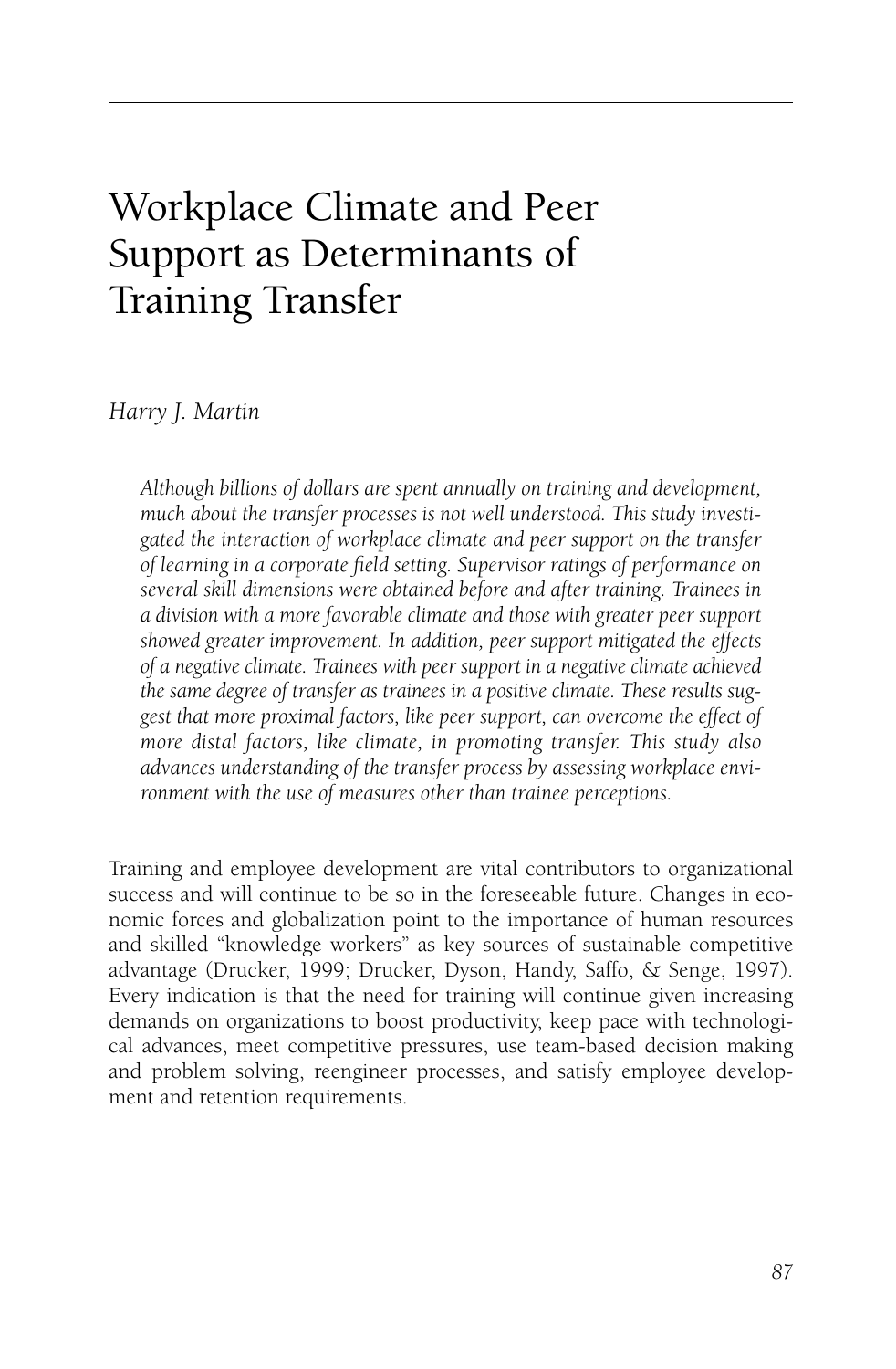Billions of dollars are spent by organizations on employee training and management development. This figure has been estimated from \$55.8 billion to as much as \$200 billion annually (Arthur, Bennett, Edens, & Bell, 2003; Bunch, 2007; O'Leonard, 2008; Salas & Cannon-Bowers, 2001). Although U.S. corporations are unlikely to increase spending on training and development in the current economic climate, governmental stimulus efforts support a significant amount of worker retraining (Leonard, 2009). The capacity of organizations to learn, adapt, and change is a critical component of competitiveness today, and managers must continue to emphasize processes that help companies become "learning organizations" (Gephart, Marsick, Van Buren, & Spiro, 1996; Senge, 1995).

With this emphasis on learning and skill development, employers hope expenditures will yield a favorable return on their investment. However, little is done to assess the impact of this training on the behavior and performance of employees. Studies suggest that many training and development activities are implemented on blind faith in the hope that they will produce results (Arthur et al., 2003; Broad & Newstrom, 1992; Robinson & Robinson, 1989). Rarely do training programs assess needs, establish specific objectives, or evaluate impact beyond the reaction level. Only a small portion of training budgets is spent to determine the effect of training on job performance (Bersin, 2006) and those organizations that do evaluate results often find little impact. One of the more optimistic estimates suggests that no more than 15% of learning transfers to the job (Cromwell & Kolb, 2004). Other studies of transfer rates find they typically average only in the 10%–40% range (Baldwin & Ford, 1988; Ford & Kozlowski, 1997). Therefore, it is important to explore ways to encourage transfer of learning to achieve greater training impact.

Models of training effectiveness have focused on program design, trainee characteristics, and workplace environment as the key factors that determine transfer of learning (e.g., Alvarez, Salas, & Garofano, 2004; Baldwin & Ford, 1988; Ford & Weissbein, 1997; Yamnill & McLean, 2001). But several reviews of the transfer literature conclude that more research needs to be conducted to understand better the context in which employees apply the knowledge and skills learned (Baldwin & Ford, 1988; Burke & Hutchins, 2007; Chen & Klimoski, 2007; Cheng & Ho, 2001; Colquitt, LePine, & Noe, 2000; Ford & Weissbein, 1997; Salas & Cannon-Bowers, 2001; Tannenbaum & Yukl, 1992). The purpose of this article is to consider two aspects of training context—workplace climate and peer support—and assess their impact on the transfer of managerial skills in a field setting. Workplace climate includes factors such as adequate resources, cues that remind trainees of what they have learned, opportunities to apply skills, barriers and constraints to transfer, and consequences for using training on the job (Holton, Bates, Seyler, & Carvalho, 1997). Peer support includes the encouragement trainees receive from their immediate coworkers and peers (Chiaburu &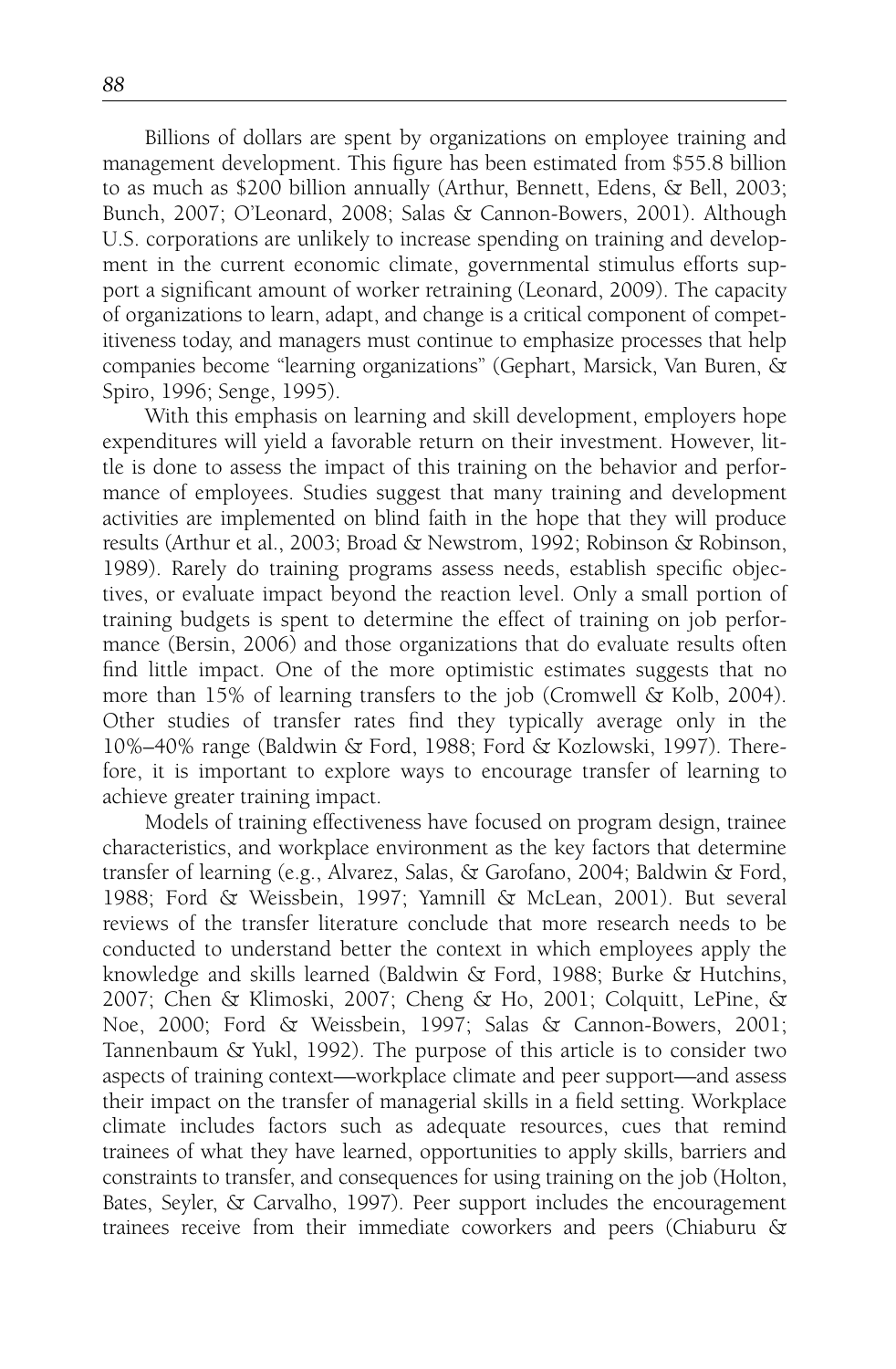Marinova, 2005). The article also extends previous research by considering whether factors that are more removed from the employee, like workplace climate, continue to influence training transfer when factors in closer proximity to the employee, like peer support, are present.

### **Contextual Factors Affecting Transfer**

The following subsections present different contextual factors affecting transfer: workplace climate, peer support, and distal and proximal factors, followed by hypotheses.

*Workplace Climate.* Although many researchers have studied the effect of program design (e.g., Montesino, 2002; Olsen, 1998, Rossett, 1997) and trainee characteristics (e.g., Burke, 1997; Cheng & Ho, 2001; Facteau, Dobbins, Russell, Ladd, & Kudisch, 1995) on learning transfer, others have focused on various aspects of the transfer environment. The context of the training matters (Rouiller & Goldstein, 1993) and the transfer environment can have a powerful impact on the extent to which newly acquired skills are used back on the job (Tracey, Tannenbaum, & Kavanagh, 1995). The transfer environment has been shown to influence training outcomes directly (Kontoghiorghes, 2001; Lim & Morris, 2006; Mathieu, Tannenbaum, & Salas, 1992) and indirectly as a moderator between individual differences factors and transfer (Burke & Baldwin, 1999). Kozlowski and Salas (1997) highlighted the importance of understanding the factors and processes in which training interventions are implemented to ensure skills are transferred.

Even with superior design and enthusiastic trainees, a favorable climate is required for transfer to occur (Eisenberger, Fasolo, & Davis-LaMastro, 1990). A review of research by Colquitt et al. (2000) found a strong correlation between climate and transfer across a variety of studies. Lim and Johnson (2002) found that the opportunity to use learned skills was rated as the highest form of support for employees and the lack of opportunity to use training was rated as the biggest obstacle to transfer. Trainees need an opportunity to perform the skills they have learned (Ford, Quinones, Sego, & Sorra, 1992) and delays between training and actual use on the job can create significant skill decay (Arthur, Bennett, Stanush, & McNelly, 1998). Noe's (1986) model predicts a direct link between a favorable climate and positive transfer as well as through linkages to motivation to learn. In addition, Tracey et al. (1995) showed that organizational climate and culture were directly related to posttraining behaviors.

**Peer Support.** Perhaps the most consistent factor explaining successful transfer is the support trainees receive from others (Clarke, 2002). Even welllearned skills will not be maintained on the job if trainees are not motivated to apply them. But low motivation can often be traced to a lack of support rather than the personal failings of the trainee. The ability of supervisors to influence trainee transfer has been widely supported in both empirical and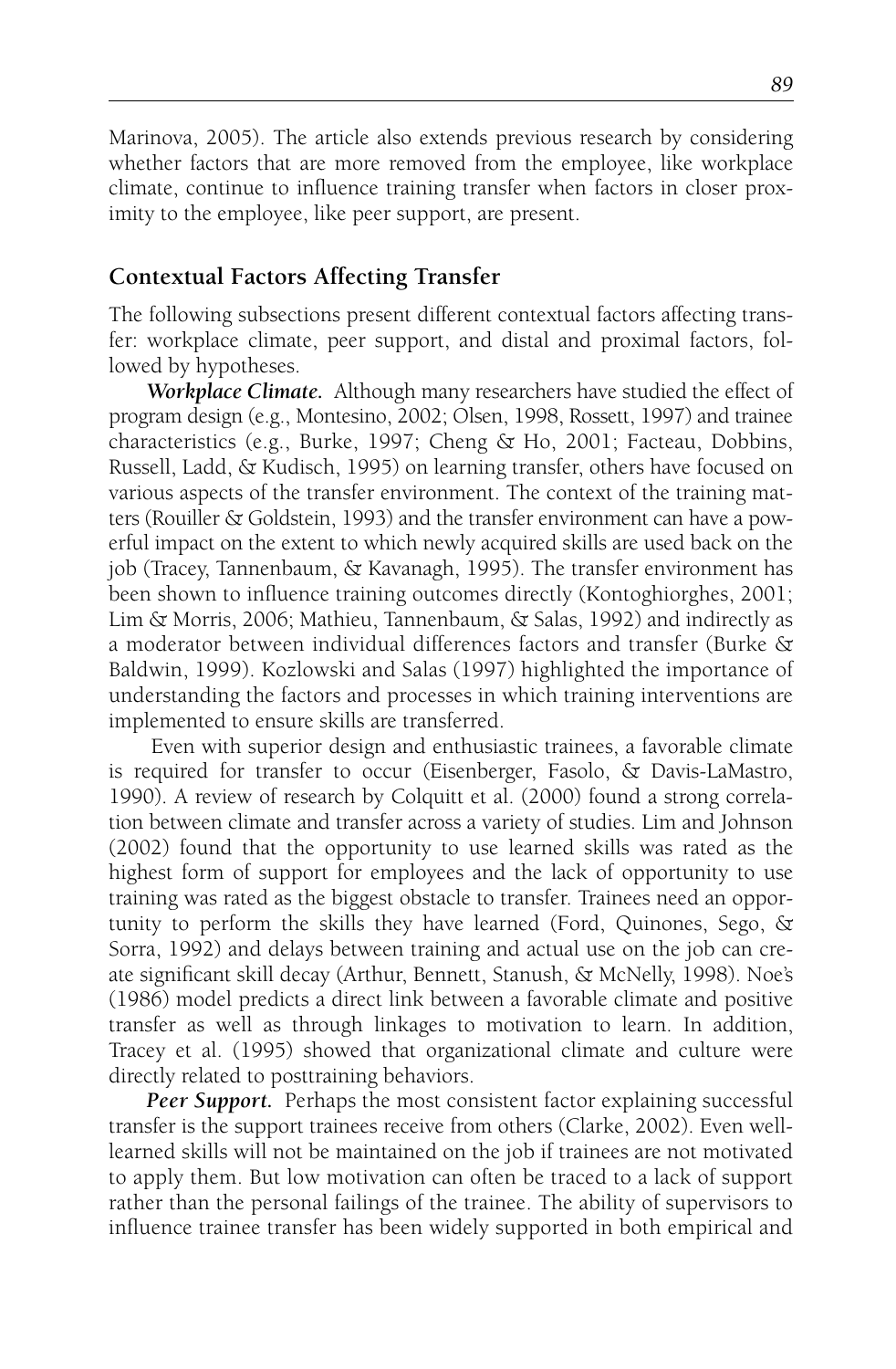qualitative studies (Birdi, Allan, & Warr, 1997; Brinkerhoff & Montesino, 1995; Broad & Newstrom, 1992; Burke & Baldwin, 1999). Foxon (1997) found that trainees' perception of managerial support for using skills on the job correlated with greater reports of transfer. Supervisors signal whether the training is to be used and how quickly changes are expected. Supervisory support can be expressed in a variety of ways, including encouragement to attend training, goal-setting activities, types of reinforcement provided, modeling of behaviors, use of action plans for applying skills, discussing new learning with trainees, involvement in the training program, coaching trainees following training, and giving trainees praise and recognition (Garavaglia, 1993; Rouiller & Goldstein, 1993; Smith-Jentsch, Salas, & Brannick, 2001; Xiao, 1996).

Support from peers and colleagues is also important in promoting transfer (Hatala & Fleming, 2007; Jellema, Visscher, & Scheerens, 2006) and may have a stronger influence on trainee transfer than supervisory support (Gilpin-Jackson & Bushe, 2007). Facteau et al. (1995) showed a positive link between peer support and transfer but manager support affected transfer primarily through motivation to learn. It appears that variables like supervisory support, self-efficacy, and goal orientation affect skill transfer through pretraining motivation (Chiaburu & Marinova, 2005). It may be that peer support enhances learning transfer through the feedback, encouragement, problem-solving assistance, supplemental information, and coaching assistance provided to trainees.

*Distal and Proximal Factors.* This research suggests that behavioral changes following training will be short-lived without resources and activities to support transfer. However, a greater understanding of the interaction among environmental factors is needed (Burke & Hutchins, 2008). This is especially true for how factors that are closer and more immediate to the trainee, like peer support, interact with factors that are more distant and removed, like climate. Hawley and Barnard (2005) found networking with peers and sharing ideas about course content helped promote skill transfer. However, a perceived lack of manager support on the job limited the positive influence of peer support on skill maintenance. Likewise, Birdi et al. (1997) found that coworker support had a significant positive effect on transfer but failed to predict transfer independently when management support was considered. This suggests that supervisory support is a stronger force affecting transfer than peer support. However, both supervisors and peers are in relatively close proximity to the trainee. This raises the question as to whether more distal factors continue to influence transfer in the presence of closer sources support.

Colquitt et al. (2000) suggest that proximal factors directly impact training motivation and that distal factors impact training motivation through their effect on the proximal factors. They defined proximal factors as variables such as self-efficacy, valence, and job/career variables, whereas distal factors were largely defined by situational variables. Smith, Jayasuriya,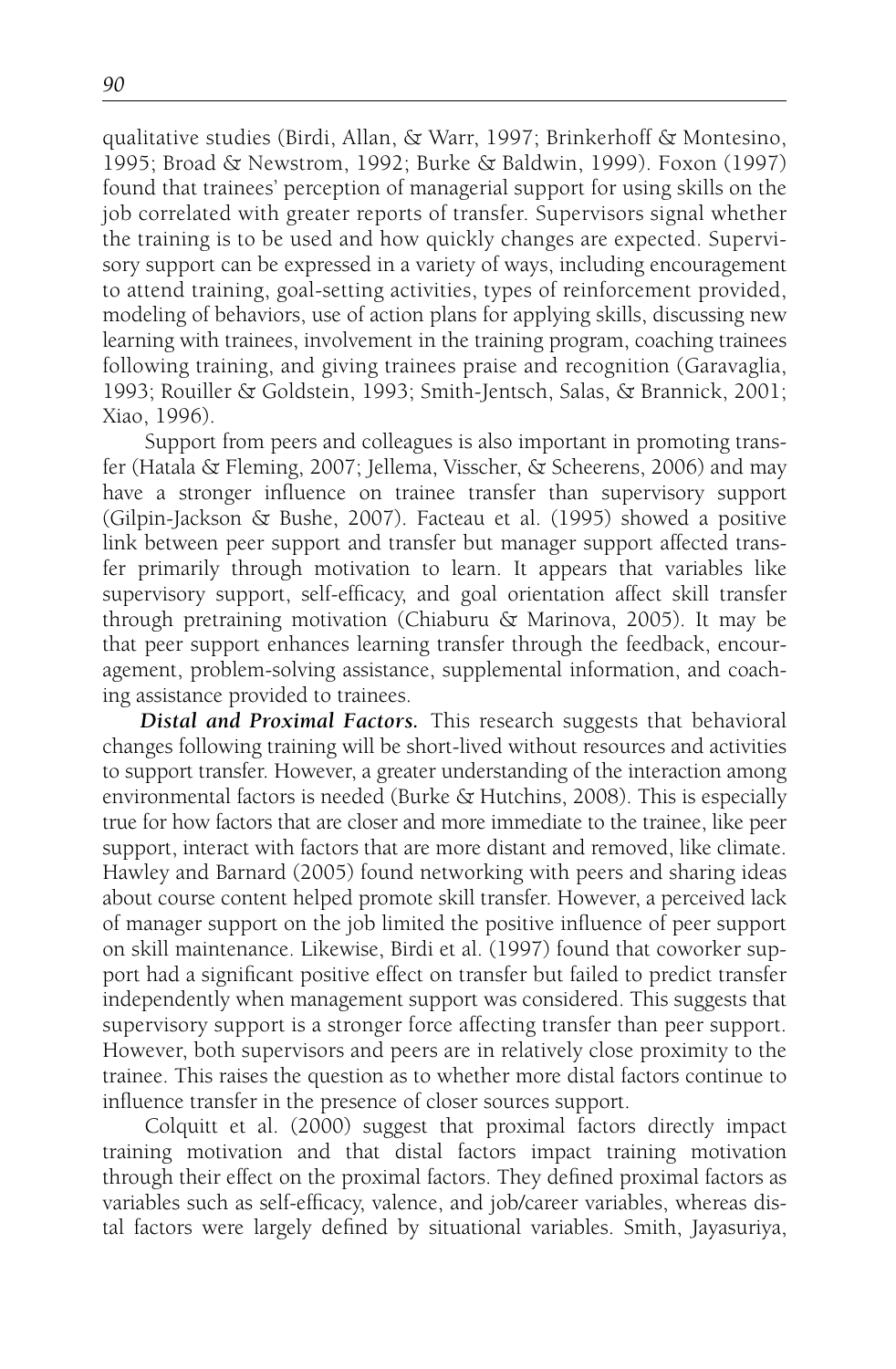Caputi, and Hammer (2008) found that more proximal factors, like trainee self-efficacy and expectancy, had a stronger effect on outcomes than distal factors, like goal orientation, and that the effect of distal factors was mediated by proximal factors. It may be that proximal variables are able to attract more of the employee's attention and arouse more action than distal variables. For example, Burke, Sarpy et al. (2006) found that more arousing and engaging safety training methods were more effective at reducing accidents and injuries than more passive methods. Likewise, Brown (2005) found that distal outcome goals were not as motivating as proximal goals when learning new skills and resulted in less transfer.

*Hypotheses.* Given these findings, we expect that proximal factors should have a significant effect on training transfer, given their greater immediacy and ability to arouse and motivate trainees. However, distal variables should interact with proximal variables to predict training transfer. Here we use peer support as a proximal factor and workplace climate as a distal factor. This leads to the study's first hypothesis that peer support will have a positive effect on transfer due to the ability of peers to arouse and motivate trainees. Likewise, the positive link between environmental variables and transfer shown in the literature leads to this study's second hypothesis that a favorable climate will have a direct positive effect on transfer. Although not as immediate or potentially stimulating as peer support, climate sets a norm as to whether transfer should be taken seriously or not. However, a more interesting question is whether proximal factors like peer support can mediate the effect of more distal factors like climate. Specifically, this study's third hypothesis is that peer support should mitigate the negative effect of an unfavorable climate and lead to greater transfer. Conversely, trainees with low peer support in an unfavorable climate should show little training transfer. This would confirm previous studies of proximal and distal variables (e.g., Colquitt et al., 2000) but extend them to new kinds of variables (i.e., peer support instead of self-efficacy and workplace climate instead of goal orientation).

This study contributes to our understanding of the processes surrounding training transfer by considering the differential role of distal and proximal factors and by establishing the interaction of climate and peer support. However, it also contributes to the literature by looking at the process using different sources of measurement. The Baldwin and Ford (1988) review of the transfer literature found that few studies used different types of analysis. Ford and Weissbein (1997) recommended that researchers explore transfer not just from an individual perspective but also from departmental, subunit, and organizational perspectives. Kozlowski and Salas (1997) suggest using different levels of measurement to capture the interrelatedness of individual and organizational factors. By considering transfer across different divisions in an organization and using multiple sources of measurement, this study seeks to assess climate effects with assessments other than individual trainee perceptions.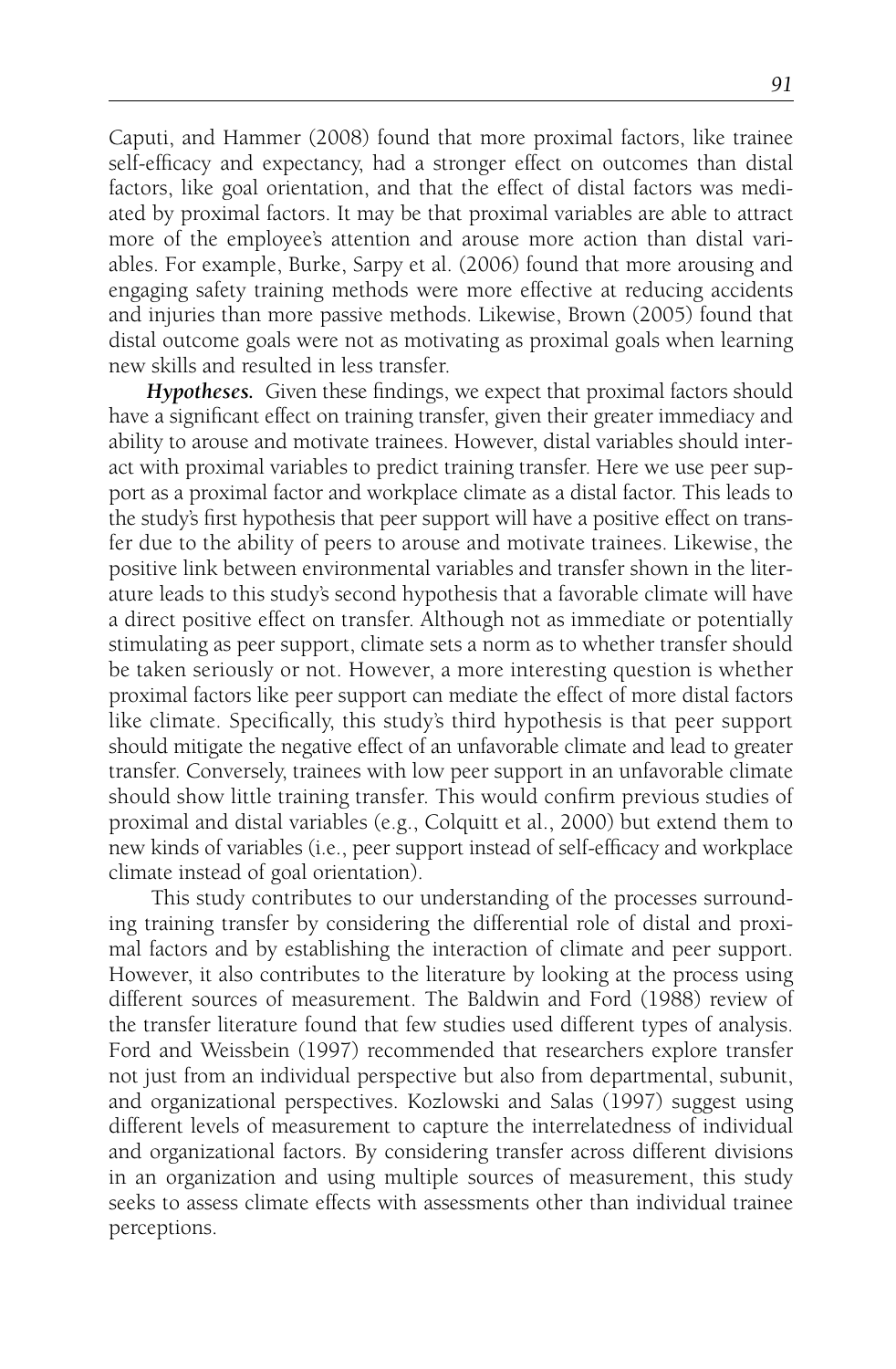### **Method**

Evaluation of the differential effects of distal and proximal factors on training transfer was conducted in a comprehensive field study.

*Context of the Study.* The hypotheses were evaluated in conjunction with a comprehensive training program for managers of a large manufacturing company in the midwestern United States. The company was in the process of shifting daily supervisory duties from company managers to hourly employees in self-directed work teams. The program was designed to build the skills necessary to transition frontline managers from traditional supervisory activities to a new role labeled "process manager." Here managers would focus on providing support to work teams and managing projects to improve operations. Transfer of learning was an important consideration and it was addressed through a variety of program design, trainee motivation, and workplace environment initiatives.

Program design included a comprehensive needs assessment that was guided by the strategic and operational goals of the organization. The assessment was jointly managed by operational and human resource managers and involved a variety of stakeholder groups. Specific goals for the program and measures of success were defined. From this assessment, 13 skill dimensions were identified as being closely related to the process manager's job requirements: coaching, goal setting, goal acceptance, performance feedback, leadership style, use of influence, listening skill, managing change, meeting effectiveness, oral communication, project management, team building, and written communication. The needs assessment and program design process made it easier for the organization to develop a training program to address these skills and establish the credibility and relevance of the training. This also helped program managers to explain the training's objectives, its relevance to individual and organizational performance, and the expectations for application.

Prior to scheduling training, a series of informational workshops were conducted for middle- and upper-level managers to orient them to the program, explain their role in supporting the frontline managers' application of the skills, describe the process for reinforcing skill use, and detail methods of providing feedback to trainees. In addition, presentations were made to groups of frontline managers to reduce anxiety and increase motivation and pretraining self-efficacy. This was accomplished by providing specific information about the training program, explaining how it could improve job performance, and describing the organizational supports to be provided (e.g., time, resources, opportunities to apply skills, technical support, and favorable consequences for using training on the job). This was especially important, because many of the trainees were older employees with many years of supervisory experience.

A total of 237 managers attended 1 of 12 week-long training sessions. Ninety-five percent of the trainees were male. The age of the participants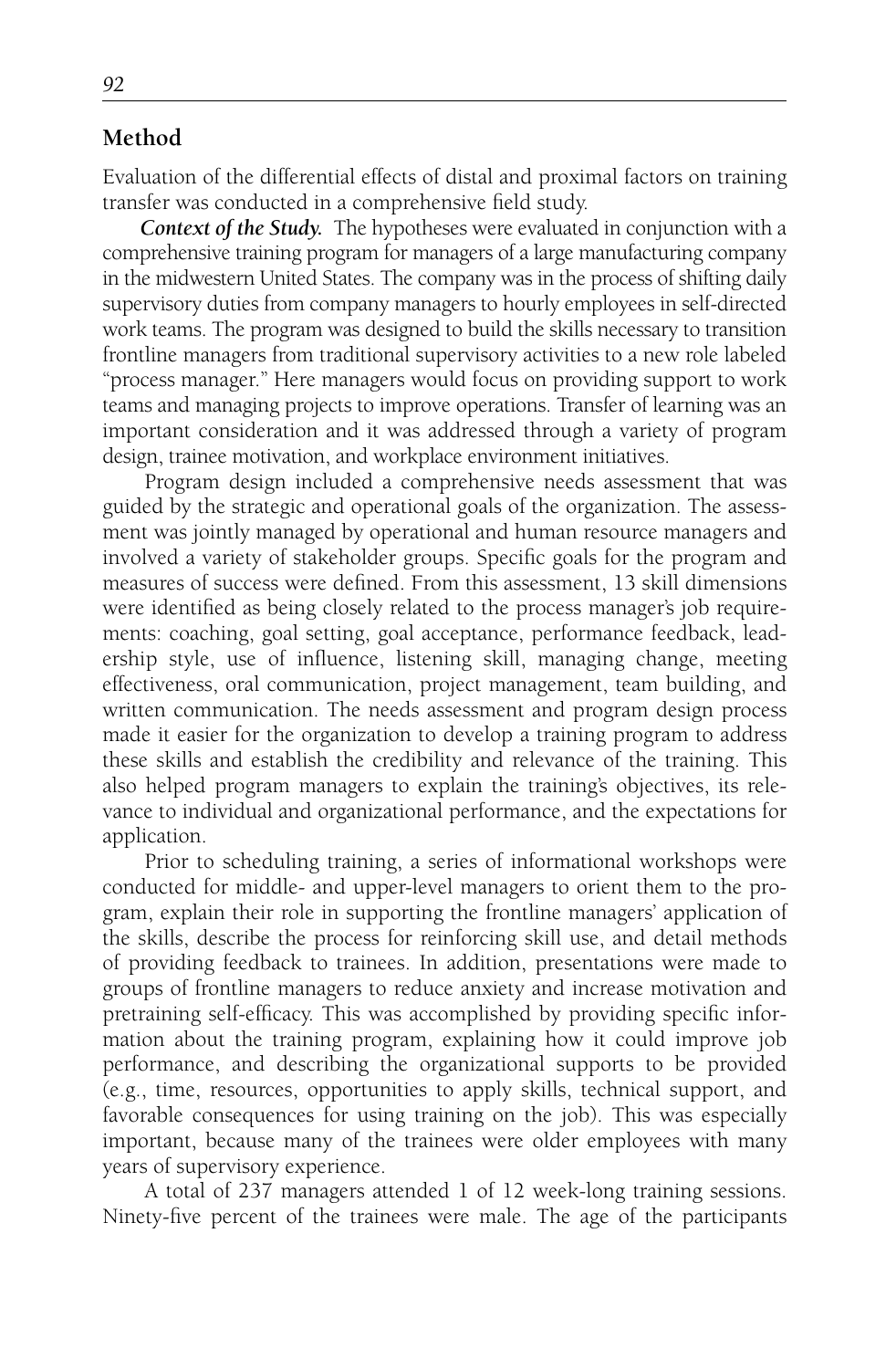ranged from 25 to 64, with an average of 43 years. Trainees had occupied their present position for a median of 3 years (ranging from 1 month to 32 years) and had been employed by the company a median of 21 years (ranging from 1 to 41 years). Managers were employed in 1 of the firm's 12 divisions and all staff and operating departments were represented. Training groups averaged 20 persons and ranged in size from 17 to 22.

*Measures.* Workplace climate, peer support, and training transfer were used as measures.

*Workplace Climate.* The study expected that trainees' workplace climate would affect skill transfer. Participants came from 12 different company divisions with widely varying size, functions, organizational status, and leadership. Unfortunately, it was not possible to obtain a detailed assessment of climate in this situation, as has been done in other studies (e.g., Holton, Bates, & Ruona, 2000). Also, the diverse nature of the firm made it difficult to assess organizational climate as it has been defined in other investigations (e.g., James et al., 2008). An alternative approach was to assess divisional climate as defined by the support of the company's general managers for the training program. This yielded a global measure of workplace climate in each division.

Each of the company's 12 divisions was led by a general manager, and these individuals varied in their support for the training program and proposed changes in work-group supervision. Although they officially supported the change and the directives of senior management, it was well known in the organization that some general managers were not enthusiastic about the program or the training effort. The director of the training project and two staff from the firm's human resources department had extensive contact with each of the general managers over the period during which the project was completed. Toward the completion of the training, these three individuals independently rated each general manager on a 5-point scale according to how favorably they thought the manager viewed the program. The rating question asked, "Based on your interactions with each of the following managers, please evaluate his or her level of support for the training program and trainee skill implementation." The three ratings were averaged and those above the scale midpoint were designated as a division with a favorable climate and those scoring below the scale midpoint were designated as a division with an unfavorable climate. The interrater reliability coefficient averaged 0.89. Under this procedure, five divisions with 102 trainees were judged to have a favorable climate (average rating from 3.5 to 4.7) and seven divisions with 135 trainees were judged to have an unfavorable climate (average rating from 1.5 to 2.8). With only a few exceptions, trainees did not report directly to a general manager, and these managers did not provide the performance assessment ratings of trainees used in this study.

Although this is obviously a global and subjective evaluation of climate, informal conversations with other managers in the company suggested a high degree of agreement with the resulting favorable/unfavorable classification.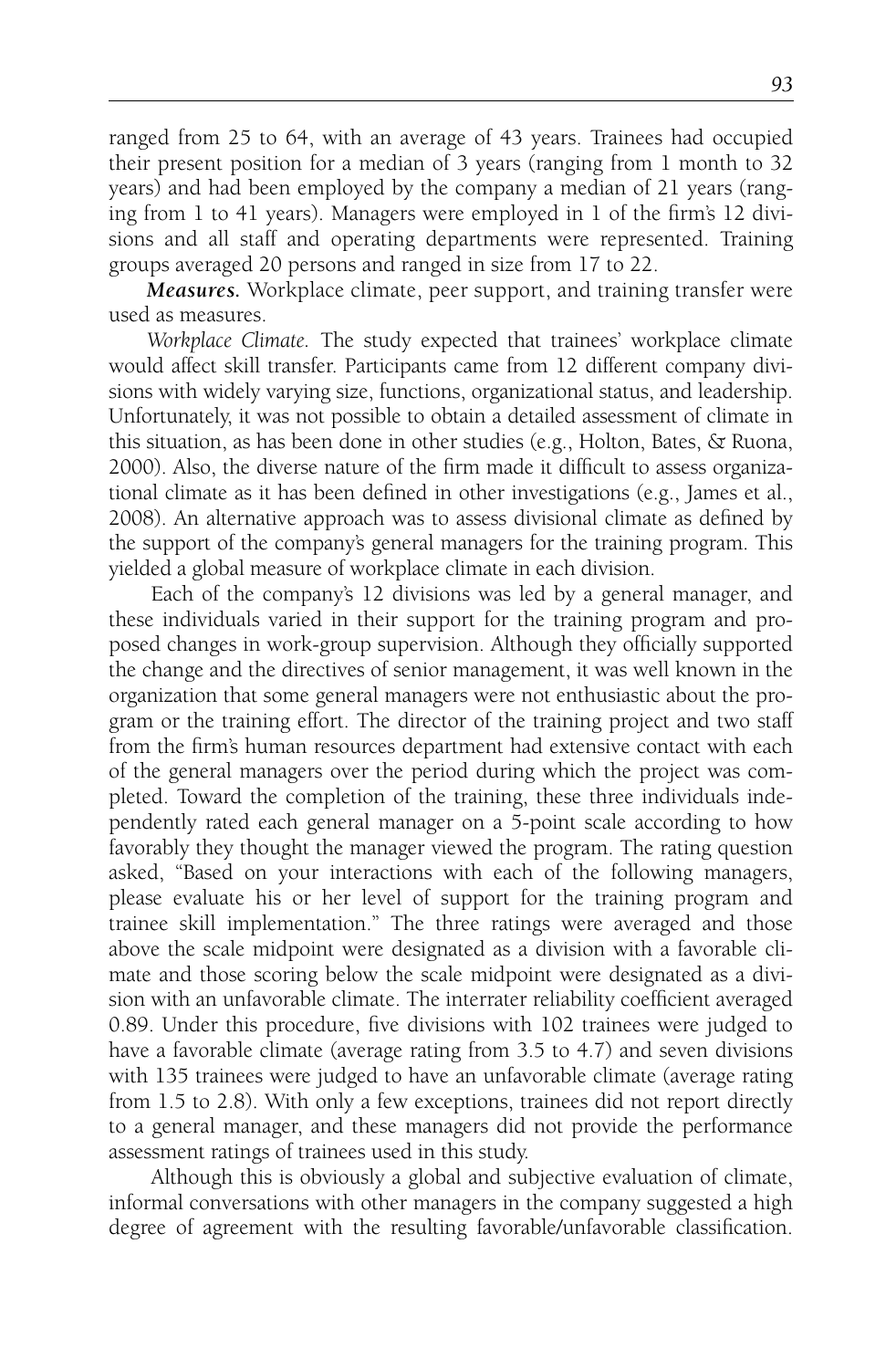The assessment of division general manager support captured many of the components typically assessed by other workplace climate research including resource support, cues that remind trainees of what they have learned, opportunities to apply skills, barriers and constraints to transfer, and consequences for using training on the job (e.g., Holton et al., 1997).

*Peer Support.* Because the duties of frontline managers were changing significantly, a series of four 1-hour peer meetings were scheduled with each training group following their session to provide technical support and encourage application. These meetings were facilitated by an external consultant and scheduled between 2 and 12 weeks after each group's training session. During these meetings, managers were given the opportunity to discuss progress implementing their action plans, review the results of their development efforts, provide illustrations, and share problems associated with implementing the skills. These meetings provided trainees with support from their peers by (a) motivating participants to take action through direct encouragement and the examples provided by other trainees, (b) providing suggestions on how to apply the skills and feedback to improve the implementation of action plans, (c) improving the trainees' understanding of the material learned and providing insight into how the skills could improve performance, (d) helping trainees to understand the problems and pressures faced by other managers better and how to overcome barriers to implementation, (e) encouraging participants to persist in their efforts to implement action plans even when faced with obstacles and setbacks, and (f) providing networking opportunities with other trainees who could be called upon outside of peer meetings for support and advice.

Although attendance at peer meetings was encouraged, it was voluntary. Attendance was recorded, with each manager attending between zero and four sessions. Those attending zero or one meeting were labeled the low support group and those attending between two and four meetings were labeled the high support group. Although this measurement of peer support is different from other studies, it is consistent in that it focuses on the encouragement trainees received from their coworkers and peers (e.g., Chiaburu & Marinova, 2005).

*Training Transfer.* The evaluation plan for the project included collecting performance ratings for all managers attending the training. These ratings were made by each manager's immediate superior and were obtained 1 week prior to the person's training session and at 6 weeks and 3 months following training. A rating instrument was developed especially for this project that assessed each of the 13 targeted performance dimensions. Each dimension was rated on a 1–7 scale, with larger values indicating a higher level of performance. Definitions were provided for each dimension with the lowest, middle, and highest scale values anchored by a behavioral description. These descriptions reflected the specific content areas covered in the training program. Ideally, separate measures would be obtained to assess learning of the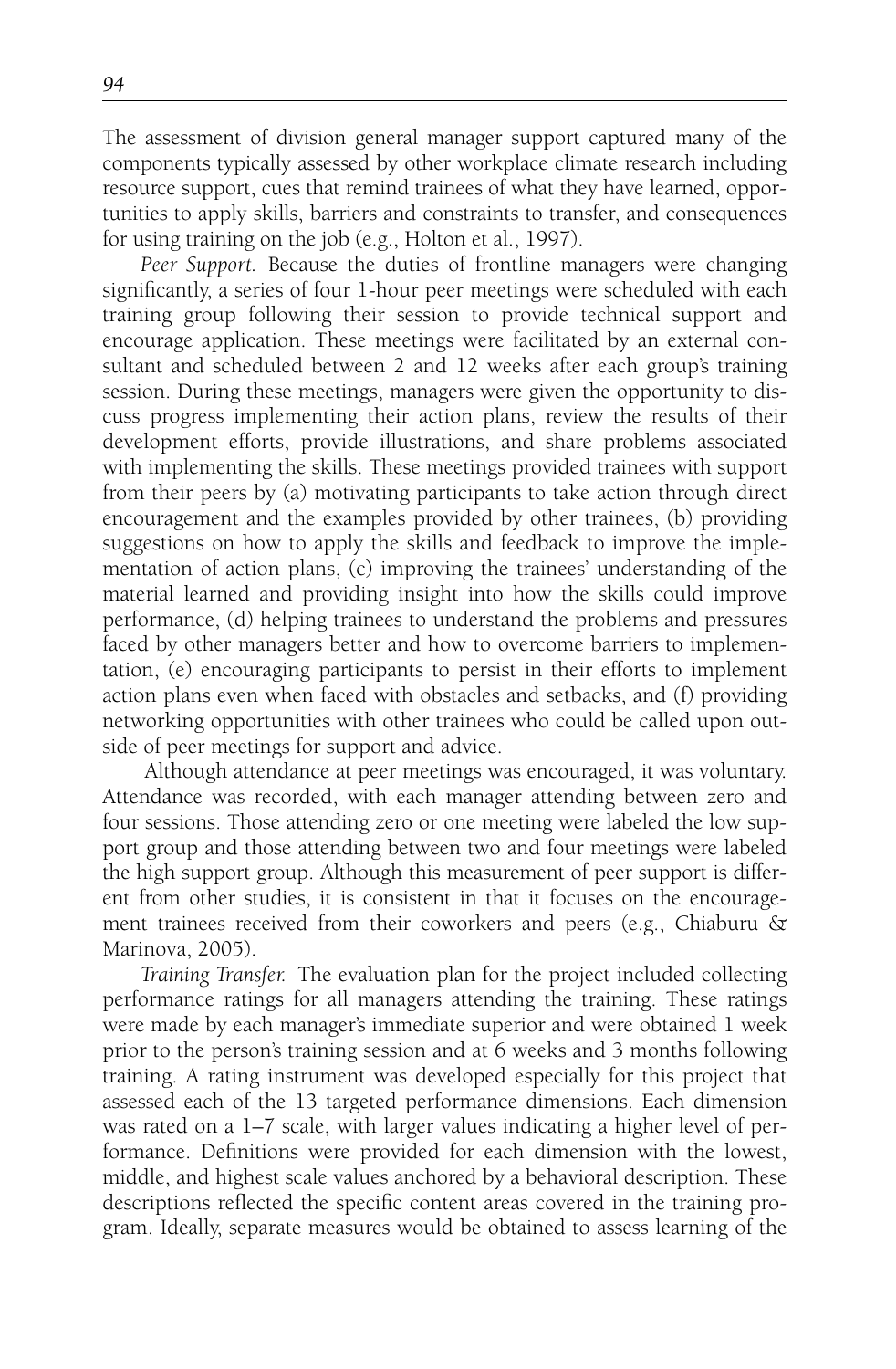content, and subsequently behavioral change based on that learning. However, program limitations only allowed for assessment of behavioral change and it is assumed that this change occurred as a result of the knowledge gained through the training.

The immediate superior of each trainee was sent the performance-rating instrument and a cover letter instructing him or her to mail the booklet directly to the researchers. Managers were assured that their individual ratings would not be revealed to subordinates or any company personnel. A total of 55 managers were asked to provide ratings. The number of trainees rated by each manager ranged from 1 to 15, with no more than 3 trainees rated at any one time. The raters were primarily middle managers at a department-head level. Eighty-nine percent of the pretraining rating forms were returned. Eighty-one percent of the 6-week ratings were returned, and 72% of the 3-month ratings were returned.

#### **Results and Discussion**

Analysis of these data focused on both the direct effects of climate and peer support on transfer as well as their interaction.

*Analysis of Transfer.* Analysis of difference scores was used as the primary measure of training transfer. This measure was employed rather than multivariate analysis because of the nature of the rating procedure and diversity of trainees. As is often the case in field studies, not all rating forms were returned for each time period. Also, supervisors had the option of not rating a performance dimension if they felt they did not have sufficient opportunity to observe the trainee in that capacity. Although many similarities existed among the frontline managers, they performed their jobs differently given the diversity of situations represented. For example, in the 12 weeks following training not all trainees managed projects, had the opportunity to conduct meetings, coached other employees, or engaged in team-building activities. Therefore, missing data were expected for some participants. To maximize inclusion of available trainee data in the analysis, the average difference in performance between the initial and 3-month ratings was used. This was calculated by averaging the difference scores across as many of the 13 performance dimension as possible. This yielded a pre–post measurement for 160 of the 237 trainees. The 77 trainees for whom this measurement could not be calculated did not differ significantly in age, gender, tenure in position, or tenure with the company from those whose performance difference score could be calculated.

The hypotheses were assessed with the use of a  $2 \times 2$  ANOVA of the difference between the initial and 3-month composite performance rating. Favorable and unfavorable climate groups were defined by the evaluation of division general manager support for the program. High and low peer support groups were defined by the trainee's attendance at peer meetings. Prior to the analysis, the composition of trainees in each study condition was assessed. Sixty-four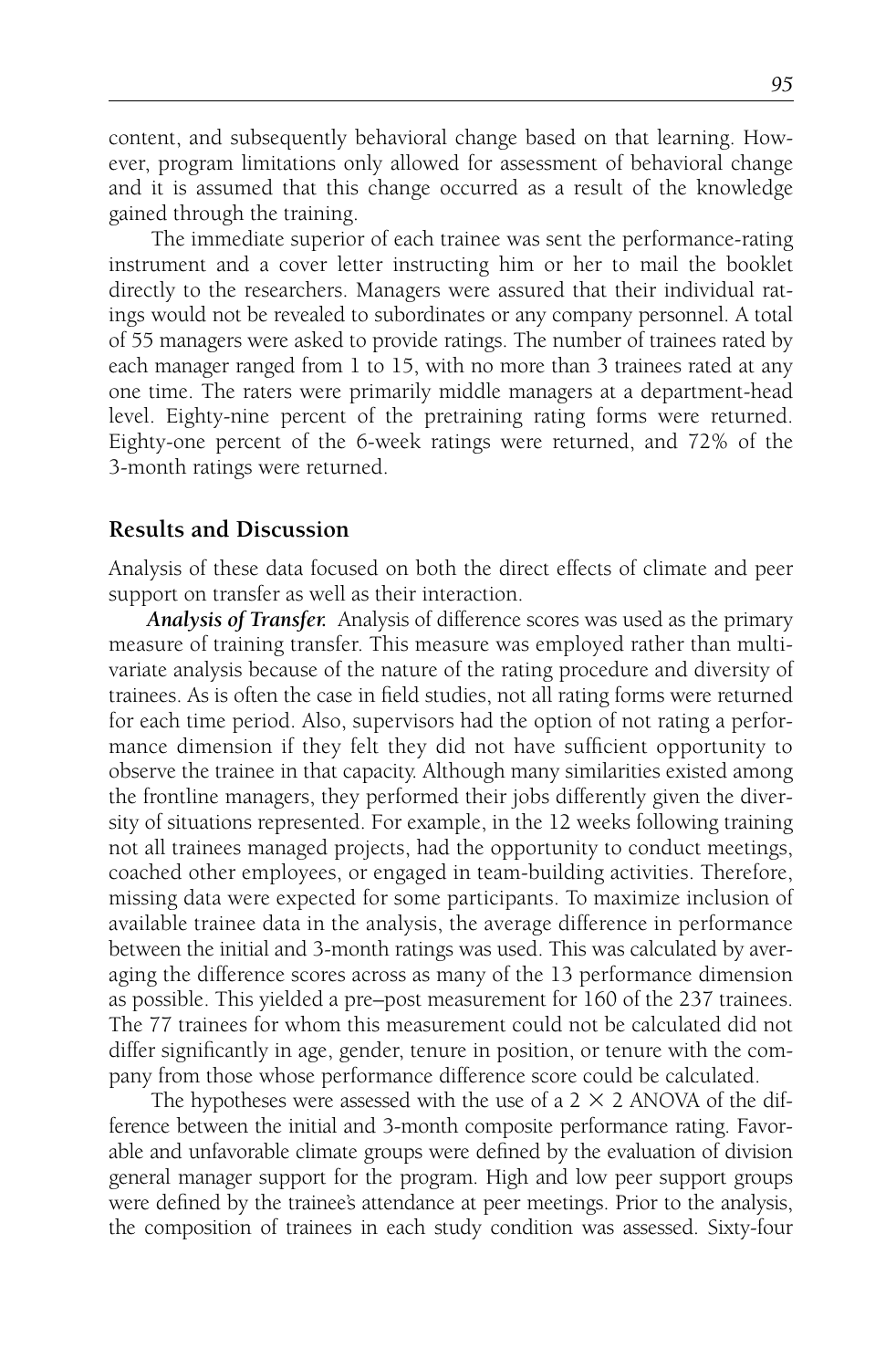trainees were employed in a division with a favorable climate and 96 were employed in a division with an unfavorable climate. Seventy-four trainees were classified in the low peer support condition and 86 were classified in the high peer support condition. As might be expected, division climate and peer support were significantly related  $(r[236] = 0.27; p < 0.001; \chi^2[1] = 16.63;$ *p* < 0.001) with those in a favorable climate attending more peer meetings and those in an unfavorable climate attending fewer peer meetings (favorable climate, low support,  $n = 17$ ; favorable climate, high support,  $n = 47$ ; unfavorable climate, low support,  $n = 57$ ; unfavorable climate, high support,  $n = 39$ ). No significant differences in age, gender, tenure in position, or tenure with the company were noted among these groups.

*Direct Effects of Workplace Climate and Peer Support on Transfer.* The study's first hypothesis was that a proximal factor, like peer support, will have a positive effect on transfer due to the ability of peers to arouse and motivate trainees. The second hypothesis was that a distal factor, like workplace climate, will also have a direct positive effect on transfer through its influence on norms regarding whether transfer should be taken seriously. Analysis of the composite difference score supported both hypotheses. Trainees in a more favorable workplace environment showed greater combined performance improvement than those in an unfavorable climate  $(F[1,156] = 3.71, p < 0.05, \eta_n^2 = 0.02)$ . Likewise, those with greater peer support showed greater improvement than those with less peer support  $(F[1,156] = 53.22, p < 0.001, \eta_n^2 = 0.25)$ . Consistent with previous studies, the effect size for the proximal variable peer support was substantially larger than that of the distal factor workplace climate.

*Interaction of Workplace Climate and Peer Support.* It was also hypothesized that peer support would enable trainees to overcome the effect of a negative workplace climate. If proximal factors are more immediate and potent in their effect on motivation, they should moderate the effect of more distal factors (e.g., Colquitt et al., 2000). Specifically, it was expected that peer support should mitigate the negative effect of an unfavorable climate and lead to greater transfer. Conversely, trainees with low peer support in an unfavorable climate should show little training transfer. This would confirm previous studies of proximal and distal variables and extend their assessment to new types of variables (i.e., peer support instead of self-efficacy and workplace climate instead of goal orientation).

The interaction of climate and support on the composite difference score also proved to be significant  $(F[1,156] = 5.05, p < 0.025, \eta_n^2 = 0.03)$ . The mean change in performance for each condition is displayed in Figure 1. As expected, the negative impact of an unfavorable climate was largely ameliorated by attendance at the peer meetings.

To understand better the effects of climate and peer support on transfer, a separate repeated-measures ANOVA was conducted for each of the 13 separate skill dimensions. These analyses allowed for the examination of betweensubjects and within-subjects effects of the training. Analysis showed a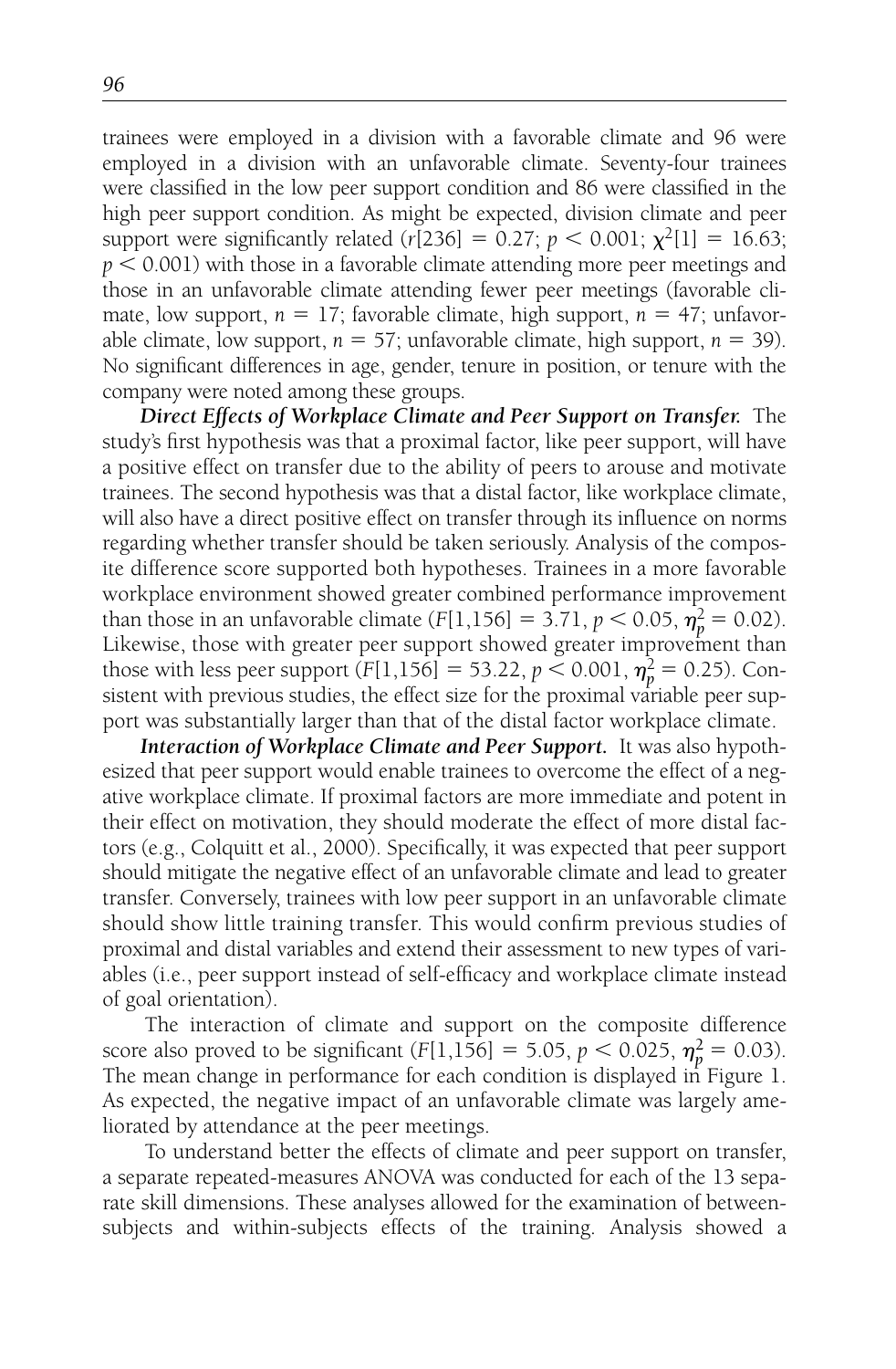**Figure 1. Mean Difference Scores for Climate and Peer Support Groups** 



significant linear within-subjects effect for the training over time and a significant linear interaction between time and peer support, with those attending more peer meetings showing greater improvement over time than those attending fewer meetings. These results were observed for each of the 13 skill dimensions. The hypothesized between-subjects interaction between climate and support was observed for 6 of the 13 skill dimensions. These findings for skill dimensions with a significant interaction are presented in Table 1, and those that did not show a significant interaction are presented in Table 2.

Overall, the main effects of climate and peer support were not as strong as observed for the composite difference score when accompanied by the within-subjects effects. However, the form of the between-subjects interaction for climate and support was similar to Figure 1. Trainees who attended the peer meetings showed steady improvement in performance on each of the dimensions in Table 1 over time regardless of climate. On the other hand, trainees in a favorable climate who did not have the support of the peer meetings showed less progress and the performance of trainees in the unfavorable climate–low support condition was essentially flat over time.

#### **Summary and Conclusions**

These findings are consistent with previous research citing the importance of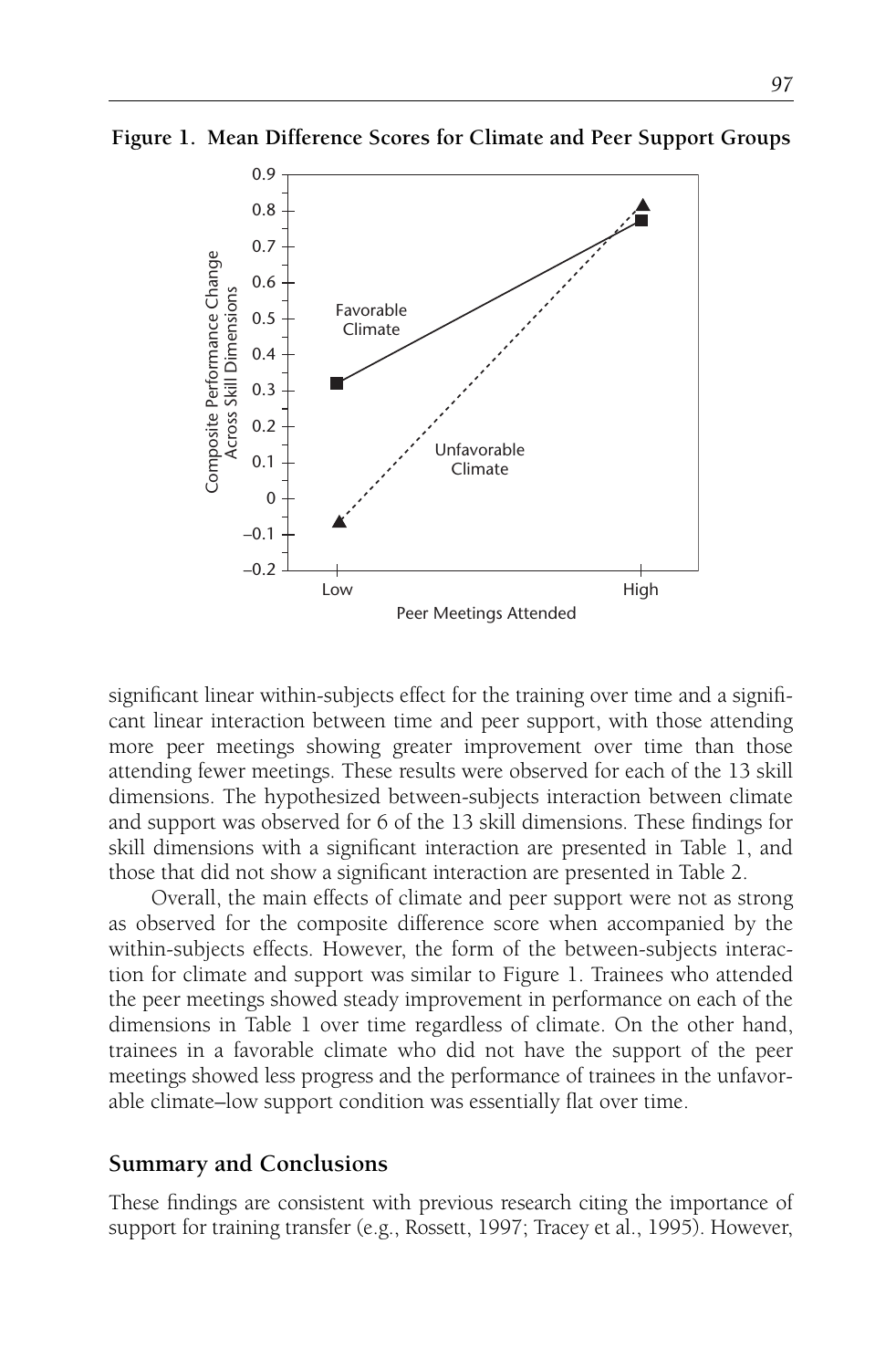|                                        |         |              |      |                                    |                 |      |                         |                  |                | $\mathcal{L}_{\mathcal{L}}$ , which is a constructed in the community of $\mathcal{L}_{\mathcal{L}}$ , which is a community of $\mathcal{L}_{\mathcal{L}}$ , which is a community of $\mathcal{L}_{\mathcal{L}}$ , which is a community of $\mathcal{L}_{\mathcal{L}}$ , which is a community |                  |                  |                         |                 |                |                                                                             |               |                |
|----------------------------------------|---------|--------------|------|------------------------------------|-----------------|------|-------------------------|------------------|----------------|-----------------------------------------------------------------------------------------------------------------------------------------------------------------------------------------------------------------------------------------------------------------------------------------------|------------------|------------------|-------------------------|-----------------|----------------|-----------------------------------------------------------------------------|---------------|----------------|
|                                        |         | Goal Setting |      |                                    | Goal Acceptance |      |                         | Leadership Style |                |                                                                                                                                                                                                                                                                                               | Listening Skill  |                  |                         | Managing Change |                |                                                                             | Team Building |                |
| Ettect                                 | Ц       | XX           |      |                                    | $MS = \eta_n^2$ |      | Ц                       | $MS = \eta_p^2$  |                |                                                                                                                                                                                                                                                                                               | $MS = \eta_n^2$  |                  | $\mu$                   | $MS = \eta_n^2$ |                | $\mu$                                                                       |               | $\eta_p^2$     |
| Between subjects                       |         |              |      |                                    |                 |      |                         |                  |                |                                                                                                                                                                                                                                                                                               |                  |                  |                         |                 |                |                                                                             |               |                |
| Climate                                | 1.64    |              |      | $4.93$ 0.01 $4.50*$                | 8.35            |      |                         |                  |                |                                                                                                                                                                                                                                                                                               |                  |                  |                         |                 |                |                                                                             |               |                |
| Peer support 0.04                      |         | 0.11         | 0.00 | 0.07                               | 0.13            | 0.04 | $1.95$<br>0.02<br>4.11* | 5.86<br>0.07     | $0.02$<br>0.00 | $0.53$<br>1.17                                                                                                                                                                                                                                                                                | $0.99$<br>$2.20$ | $0.00$<br>$0.01$ | $3.26$<br>0.02<br>4.15* | $6.73$<br>0.03  | $0.02$<br>0.00 | $\begin{array}{c}\n 2.87 \\ \hline\n 0.18 \\ \hline\n 7.93**\n \end{array}$ | 8.03<br>0.49  |                |
| Climate                                | $3.64*$ | 11.44        | 0.03 | $6.42**$                           | 11.89           | 0.05 |                         | 12.39            | 0.03           | $6.61**$                                                                                                                                                                                                                                                                                      | 12.38            | 0.04             |                         | 8.57            | 0.03           |                                                                             | 22.18         |                |
| support                                |         |              |      |                                    |                 |      |                         |                  |                |                                                                                                                                                                                                                                                                                               |                  |                  |                         |                 |                |                                                                             |               |                |
| Within subjects                        |         |              |      |                                    |                 |      |                         |                  |                |                                                                                                                                                                                                                                                                                               |                  |                  |                         |                 |                |                                                                             |               |                |
| Time                                   |         |              |      | $30.62**$ 13.13 0.19 43.16** 17.14 |                 |      | $0.27$ 11.70**          | 4.41             | 0.08           | $22.27**$                                                                                                                                                                                                                                                                                     | 9.37             |                  | $0.13$ 13.31** $6.71$   |                 |                | $0.09$ 18.69** 10.67<br>0.06 9.65** 5.51                                    |               |                |
| Time support $7.14**$ 3.06 0.05 9.80** |         |              |      |                                    | 3.89            |      | $0.08$ 10.19**          | 3.84             |                | $0.07$ 16.01**                                                                                                                                                                                                                                                                                | 6.73             |                  | $0.10$ $8.10**$ 4.08    |                 |                |                                                                             |               | $0.14$<br>0.08 |
| p > 0.05                               |         |              |      |                                    |                 |      |                         |                  |                |                                                                                                                                                                                                                                                                                               |                  |                  |                         |                 |                |                                                                             |               |                |

**Table 1. Repeated-Measures ANOVA for Performance Rating Dimensions With Significant Climate**  Table 1. Repeated-Measures ANOVA for Performance Rating Dimensions With Significant Climate × Support Interactions **Support Interactions** 

 $\frac{p}{*}$   $\frac{p}{p}$  < 0.01.  $*^*p < 0.01$ .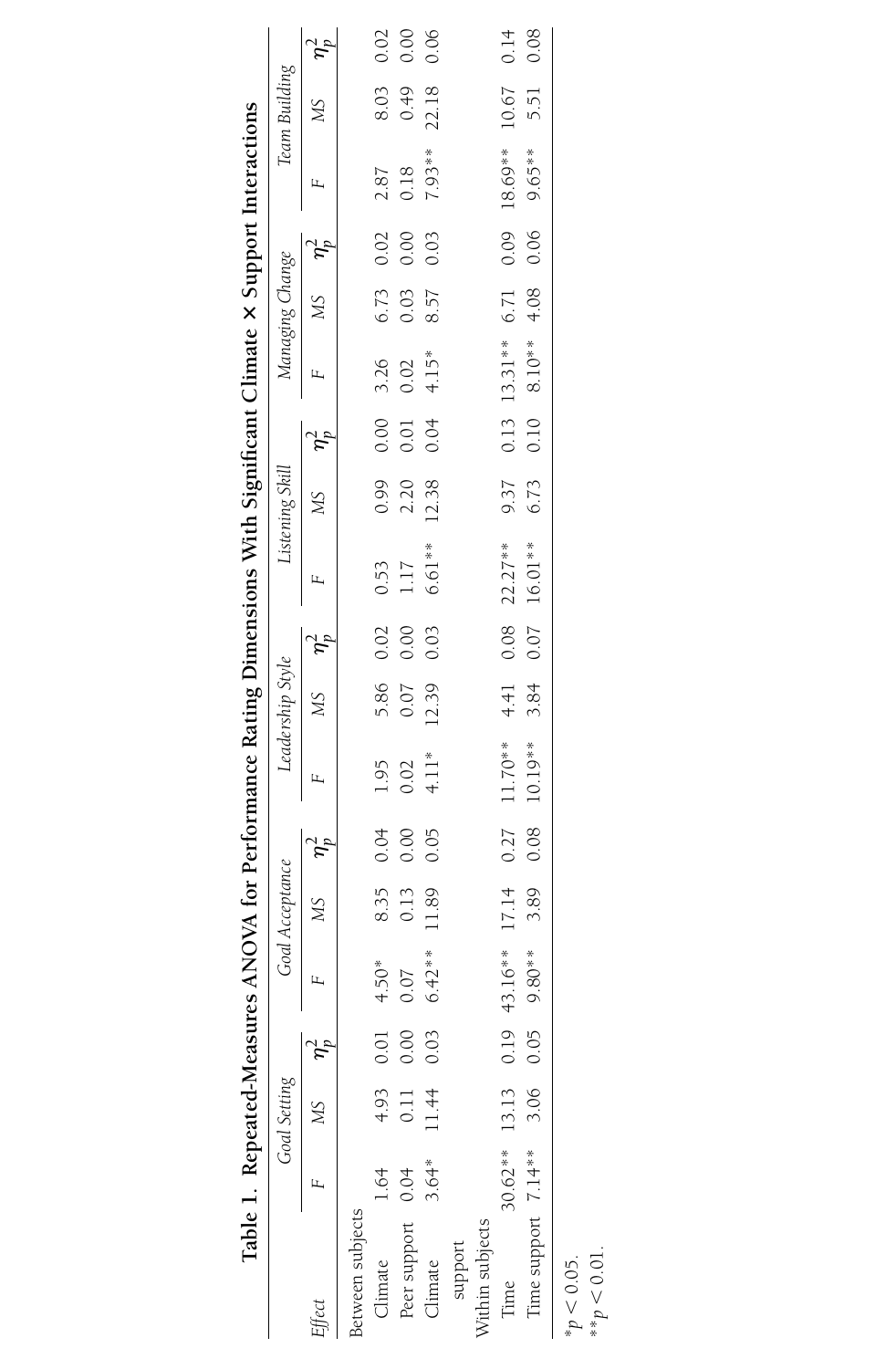|                               |      |          |                                           | Table 2. Repeated-Measures ANOVA for Performance Rating Dimensions Without Significant Climate x Support Interactions |      |               |                   |           |      |                                                 |      |        |                               |             |                             |           |      |                               |               |      |
|-------------------------------|------|----------|-------------------------------------------|-----------------------------------------------------------------------------------------------------------------------|------|---------------|-------------------|-----------|------|-------------------------------------------------|------|--------|-------------------------------|-------------|-----------------------------|-----------|------|-------------------------------|---------------|------|
|                               |      | Coaching |                                           | Performance Feedback Use of Influence Meeting Effectiveness Oral Communication Project Management                     |      |               |                   |           |      |                                                 |      |        |                               |             |                             |           |      | Communications                | Written       |      |
|                               | щ    | MS       | $\eta_{\rm r}^{\rm \scriptscriptstyle L}$ |                                                                                                                       |      | $MS \eta_p^2$ | $F$ MS $\eta_p^2$ |           |      | F MS $\eta_p^2$ F MS $\eta_p^2$ F MS $\eta_p^2$ |      |        |                               |             |                             |           |      | F                             | $MS \eta_p^2$ |      |
| subjects<br>Between           |      |          |                                           |                                                                                                                       |      |               |                   |           |      |                                                 |      |        |                               |             |                             |           |      |                               |               |      |
| <b>Climate</b>                | 1.98 |          | 5.08 0.02                                 | 0.67                                                                                                                  |      | 1.57 0.01     | 1.72              | 4.14 0.01 |      | $4.27*$                                         | 6.52 | 0.04   | 0.59                          | 1.20 0.00   | 0.19                        | 3.26 0.00 |      | 0.41                          | 0.77 0.00     |      |
| Peer                          | 0.22 |          | 0.56 0.00                                 | 2.00                                                                                                                  | 4.72 | 0.02          | 0.09              | 0.22      | 0.00 | 0.12                                            | 0.18 | 0.00   | 0.00                          | $0.01$ 0.00 | 0.03                        | 0.02      | 0.00 | 2.31                          | 4.32          | 0.02 |
| support<br>support<br>Climate | 2.23 | 5.70     | 0.02                                      | 2.52                                                                                                                  | 5.95 | 0.02          | 0.38              | 0.91      | 0.00 | 0.78                                            | 1.18 | 0.01   | 0.70                          | 1.42 0.01   | 0.25                        | 0.25      | 0.00 | 0.22                          | 0.42          | 0.00 |
| subjects<br>Time<br>Within    |      |          |                                           | 35.06** 13.37 0.23 10.41** 3.98                                                                                       |      | 0.08          |                   |           |      | $8.47**$ 2.91 0.06 8.10** 3.29                  |      |        | $0.08$ 14.76** 5.41 0.09 3.43 |             |                             |           |      | 1.95 0.03 10.15** $4.33$ 0.07 |               |      |
| support<br>Time               |      |          |                                           | 20.73** 7.90 0.15 28.28** 10.82 0.20 16.54** 5.68                                                                     |      |               |                   |           |      | $0.11$ 13.76** 5.58                             |      | $0.12$ |                               |             | $6.74***$ 2.47 0.04 13.31** |           |      | 7.56 0.10 19.35**             | 8.26          | 0.12 |
| $*_{p} < 0.05$ .              |      |          |                                           |                                                                                                                       |      |               |                   |           |      |                                                 |      |        |                               |             |                             |           |      |                               |               |      |

 $*_{p} < 0.05.$ <br>\* $*_{p} < 0.01.$ 

 $*^{*}p < 0.01$ .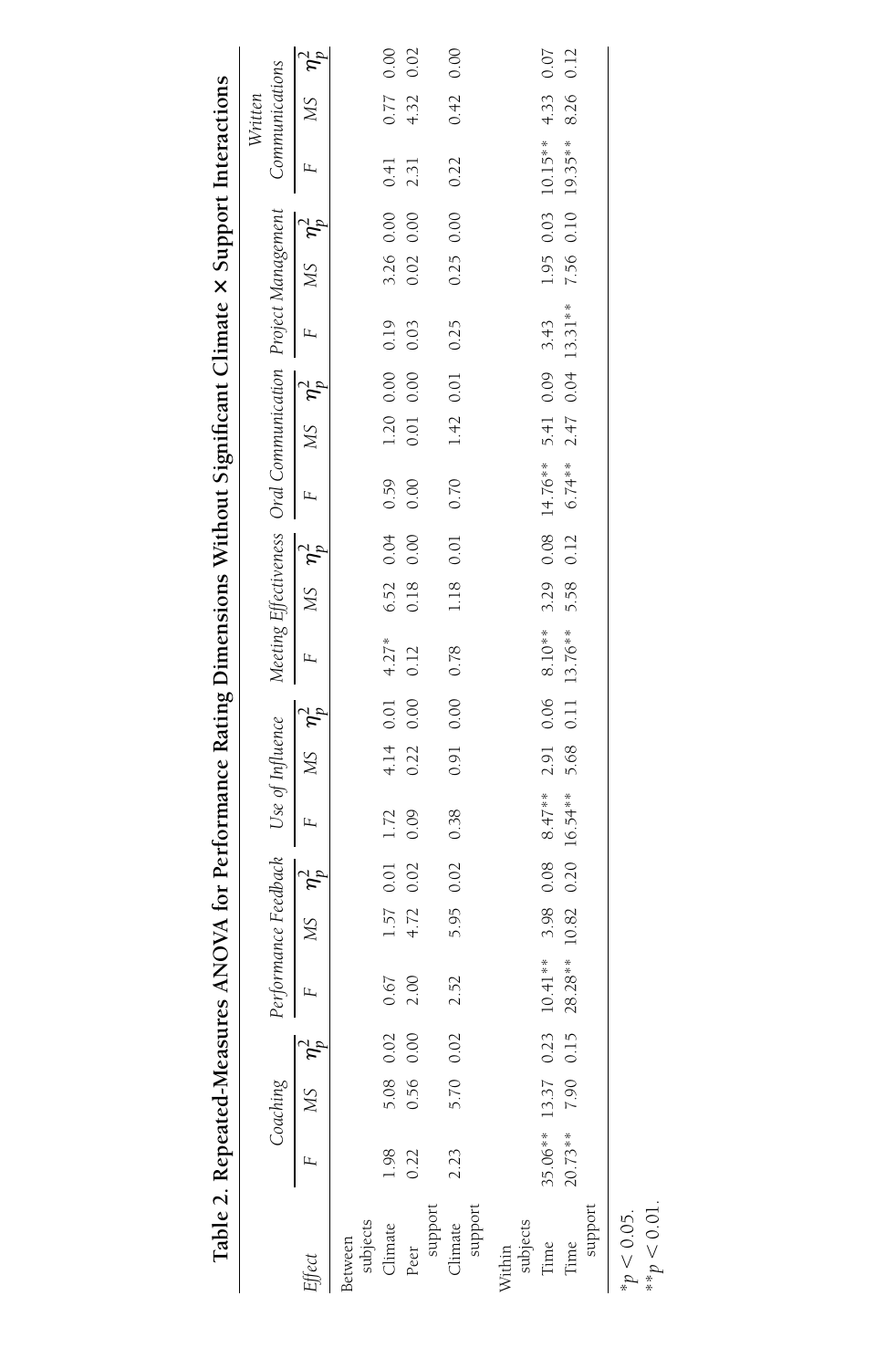they also advance understanding of the impact of support by considering its relative proximity to the trainee. Previous research (Birdi et al., 1997; Hawley & Barnard, 2005) has found that the support of peers is diminished in the presence of an unsupportive supervisor. The current results show that peer support can be especially beneficial in helping to overcome the effects of a negative climate. Thus, the effect of environmental variables appears to vary with proximity to the trainee with distal factors having less of an influence on training transfer than more proximal factors.

This study also shows that the concept of proximal and distal factors is useful for understanding transfer when applied to environmental variables. To date, the study of this concept has focused more on processes internal to the trainee, such as self-efficacy, expectancy, and goal orientation. It appears that the notion of proximity is also useful in explaining the impact of factors such as climate and peer support.

These results also have practical implications for managers and human resource professionals. The literature has long recommended that support be provided to trainees before, during, and after training to promote transfer and maximize the organization's return on its investment. The results of this study suggest that follow-up programs should be designed to address both the immediate and general organizational environments. Care must be taken to help ensure that peers and immediate supervisors help trainees put the skills to work. Coworkers could provide general encouragement or be involved in more structured activities such as the peer meetings employed in this study. Because the literature suggests that supervisors can undermine the positive support of peers, numerous mechanisms have been recommended to involve bosses in promoting transfer (e.g., Burke & Baldwin, 1999; Burke & Hutchins, 2008). But the overall climate needs to be considered as well. Although this study found that supportive peers can mitigate a negative climate, it is clear efforts should be made to ensure that more distal factors are also working in favor of transfer to boost training impact.

Although these results are significant, the circumstances of this study did not allow for the investigation of other important questions regarding the causal mechanisms behind transfer. Numerous studies have investigated the role of psychological processes such as pretraining motivation, self-efficacy, and valence in promoting transfer (e.g., Chiaburu & Marinova, 2005; Colquitt et al., 2000). Others have considered how these psychological processes interact with components of the workplace environment (e.g., Facteau et al., 1995; Mathieu, Martineau, & Tannenbaum, 1993). This study lacked measures of trainee motivation and cannot address the role of trainee psychology in producing the observed results. In addition, many studies have investigated the role of supervisor support in training transfer (e.g., Lim & Morris, 2006). Unfortunately, it was not possible to assess this variable in the current situation.

This study also did not directly manipulate peer support and workplace climate or assign trainees to controlled conditions. Therefore, the observed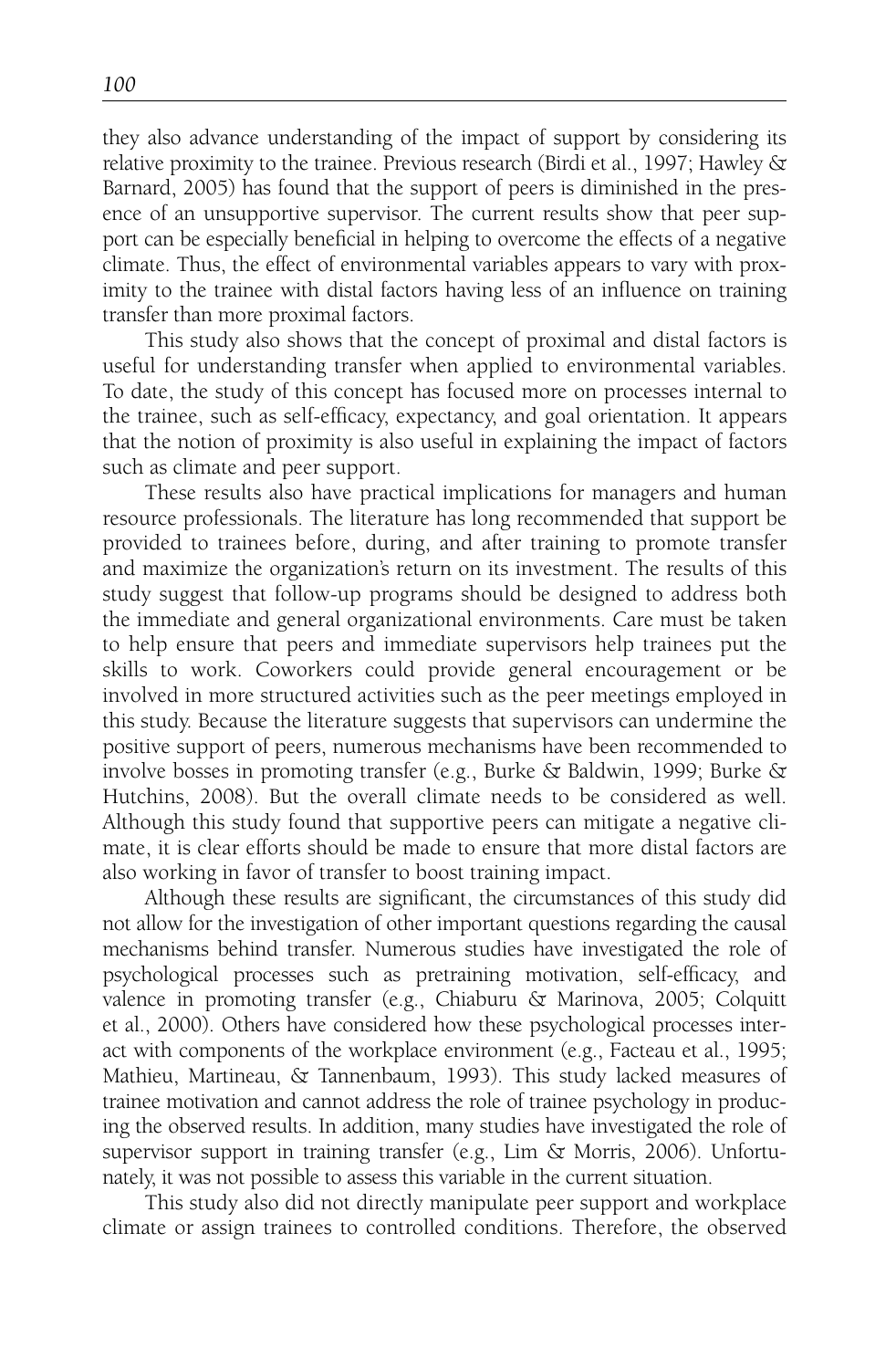results are confounded with other factors. For example, attendance at peer meetings is confounded by other covariates such as motivation, perceived need, supervisor encouragement, and other job pressures. The study assumes that the positive effect of attending the peer meetings was due to the support received. However, the effect could have been due to a possible correlation with motivation to learn, greater perceived need, better boss support, more training opportunities, and/or a lack of competing job priorities. Also, the study relied on a global and subjective measure of workplace climate. Because climate was not directly manipulated and was based on the attitude of the division general manager toward the training, it is unknown what specifically was done across company divisions to support or restrict training transfer.

Another significant limitation is the nature of how transfer of training was measured. The accuracy of trainee ratings by their immediate supervisors could not be independently verified and contain unknown measurement error. Likewise, an independent assessment of skill learning was not available so it is assumed that the behavioral changes observed resulted from the knowledge gained in the training program. Also, the diverse situations faced by trainees and nonuniform application of skill dimensions resulted in missing data. Not all participants had the same duties or opportunities to apply each skill, making it difficult to apply more sophisticated analytical techniques.

Future research should take into consideration the causal influences of individual differences variables such as self-efficacy, motivation to learn, conscientiousness, and anxiety (e.g., Rowold, 2007). These variables may have a significant ability to explain why peer support was able to mitigate a negative climate in this situation. In addition, other interactive effects need to be taken into account (e.g., Elangovan & Karakowsky, 1999). It is likely that the factors discussed in this article are more likely to influence the transfer process jointly and interactively than in isolation. Finally, our understanding of the transfer process can benefit from improved analysis of peer support, its dimensions, and components. For example, conversations with trainees suggested that a significant amount of network development occurred as a by-product of the peer meetings. Some trainees used these contacts on the job as a source of encouragement and problem-solving assistance. Therefore, it would be productive to explore the nature and types of assistance peers provide that encourage transfer and prevent relapse.

#### **References**

Alvarez, K., Salas, E., & Garofano, C. M. (2004). An integrated model of training evaluation and effectiveness. *Human Resource Development Review, 3*, 385–416.

Arthur, W., Bennett, W., Edens, P. S., & Bell, S. T. (2003). Effectiveness of training in organizations: A meta-analysis of design and evaluation features. *Journal of Applied Psychology, 88*, 234–245.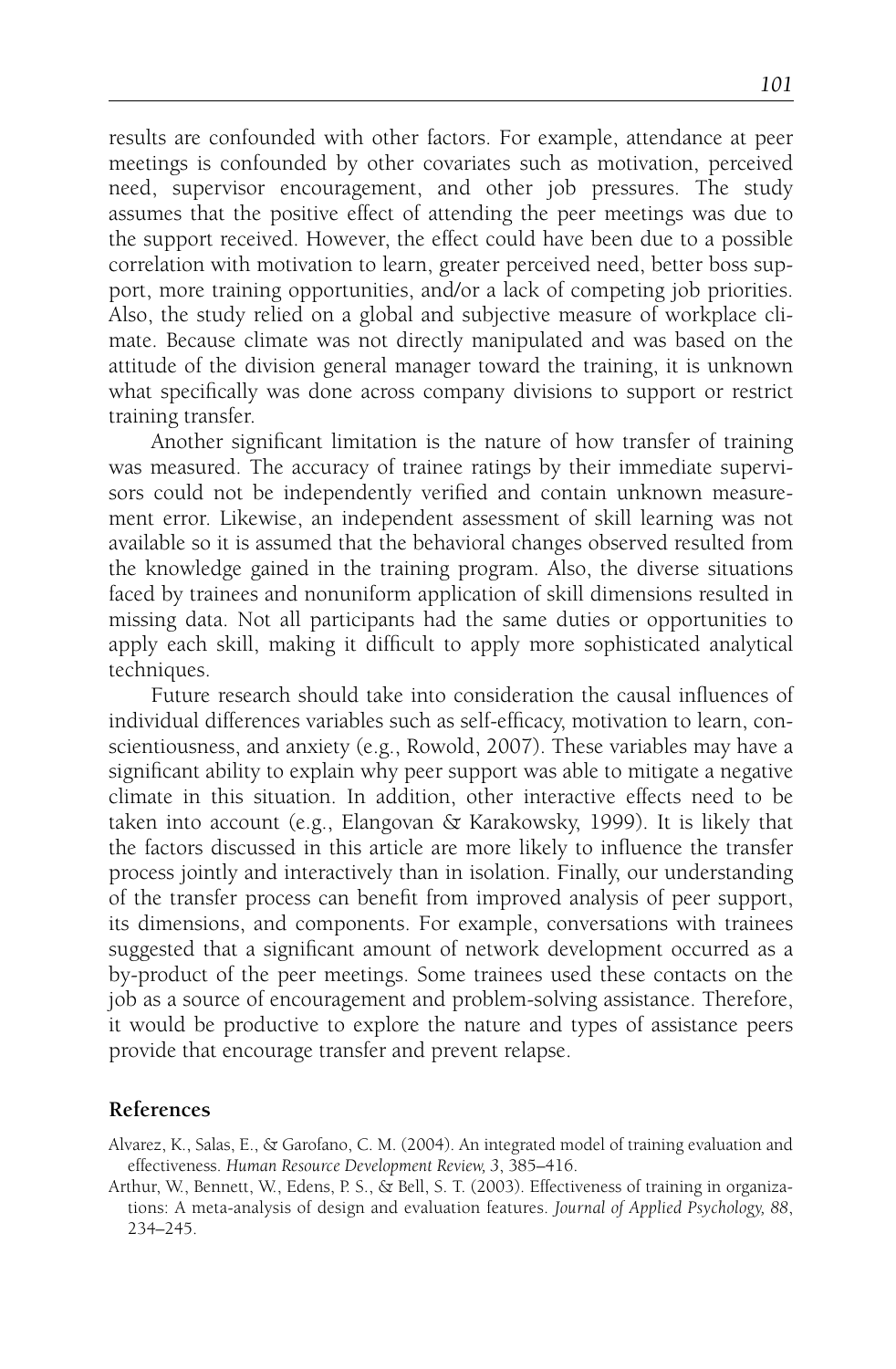- Arthur, W., Bennett, W., Stanush, P. L., & McNelly, T. L. (1998). Factors that influence skill decay and retention: A quantitative review and analysis. *Human Performance, 11*, 57–101.
- Baldwin, T. T., & Ford, J. K. (1988). Transfer of training: A review and directions for future research. *Personnel Psychology, 41*, 63–105.
- Bersin, J. (2006). Companies still struggle to tie training to business goals. *Training, 43*(10), 22–23.
- Birdi, K., Allan, C., & Warr, P. (1997). Correlates of perceived outcomes of four types of employee development activity. *Journal of Applied Psychology, 82*, 845–857.
- Brinkerhoff, R. O., & Montesino, M. U. (1995). Partnerships for training transfer: Lessons from a corporate study. *Human Resource Development Quarterly, 6*, 263–274.
- Broad, M. L., & Newstrom, J. (1992). *Transfer of training: Action-packed strategies to ensure payoff from training investments*. Reading, MA: Addison-Wesley.
- Brown, T. C. (2005). Effectiveness of distal and proximal goals as transfer-of-training interventions: A field experiment. *Human Resource Development Quarterly, 16*, 369–387.
- Bunch, K. J. (2007). Training failure as a consequence of organizational culture. *Human Resource Development Review, 6*, 142–163.
- Burke, L. A. (1997). Improving positive transfer: A test of relapse prevention training on transfer outcomes. *Human Resource Development Quarterly, 8*, 115–128.
- Burke, L. A., & Baldwin, T. T. (1999). Workforce training transfer: A study of the effect of relapse prevention training and transfer. *Human Resource Management, 38*, 227–243.
- Burke, L. A., & Hutchins, H. M. (2007). Training transfer: An integrative literature review. *Human Resource Development Review, 6*, 263–296.
- Burke, L. A., & Hutchins, H. M. (2008). A study of best practices in training transfer and proposed model of transfer. *Human Resource Development Quarterly, 19*, 107–128.
- Burke, M. J., Sarpy, S. A., Smith-Crowe, K., Chan-Serafin, S., Salvador, R. O., & Islam, G. (2006). Relative effectiveness of worker safety and health training methods. *American Journal of Public Health, 96*, 315–324.
- Chen, G., & Klimoski, R. J. (2007). Training and development of human resources at work: Is the state of our science strong? *Human Resource Development Review, 17*, 180–190.
- Cheng, E. W. L., & Ho, D. C. K. (2001). A review of transfer of training studies in the past decade. *Personnel Review, 30*, 102–118.
- Chiaburu, D. S., & Marinova, S. V. (2005). What predicts skill transfer? An exploratory study of goal orientation, training self-efficacy, and organizational supports. *International Journal of Training and Development, 9*, 110–123.
- Clarke, N. (2002). Job/work environment factors influencing training effectiveness within a human service agency: Some indicative support for Baldwin and Ford's transfer climate construct. *International Journal of Training and Development, 6*, 146–162.
- Colquitt, J. A., LePine, J. A., & Noe, R. A. (2000). Toward an integrative theory of training motivation: A meta-analytic path analysis of 20 years of research. *Journal of Applied Psychology, 85*, 678–707.
- Cromwell, S. E., & Kolb, J. A. (2004). An examination of work-environment support factors affecting transfer of supervisory skills training to the workplace. *Human Resource Development Quarterly, 15*, 449–471.
- Drucker, P. F. (1999, March/April). Managing oneself. *Harvard Business Review, 77*, 65–74.
- Drucker, P. F., Dyson, E., Handy, C., Saffo, P., & Senge, P. M. (1997, September/October). Looking ahead: Implications of the present. *Harvard Business Review, 75*, 3–10.
- Eisenberger, R., Fasolo, P., & Davis-LaMastro, V. (1990). Perceived organizational support and employee diligence, commitment, and innovation. *Journal of Applied Psychology, 75*, 51–59.
- Elangovan, A. R., & Karakowsky, L. (1999). The role of trainee and environmental factors in transfer of training: An exploratory framework. *Leadership and Organization Development Journal, 20*, 268–275.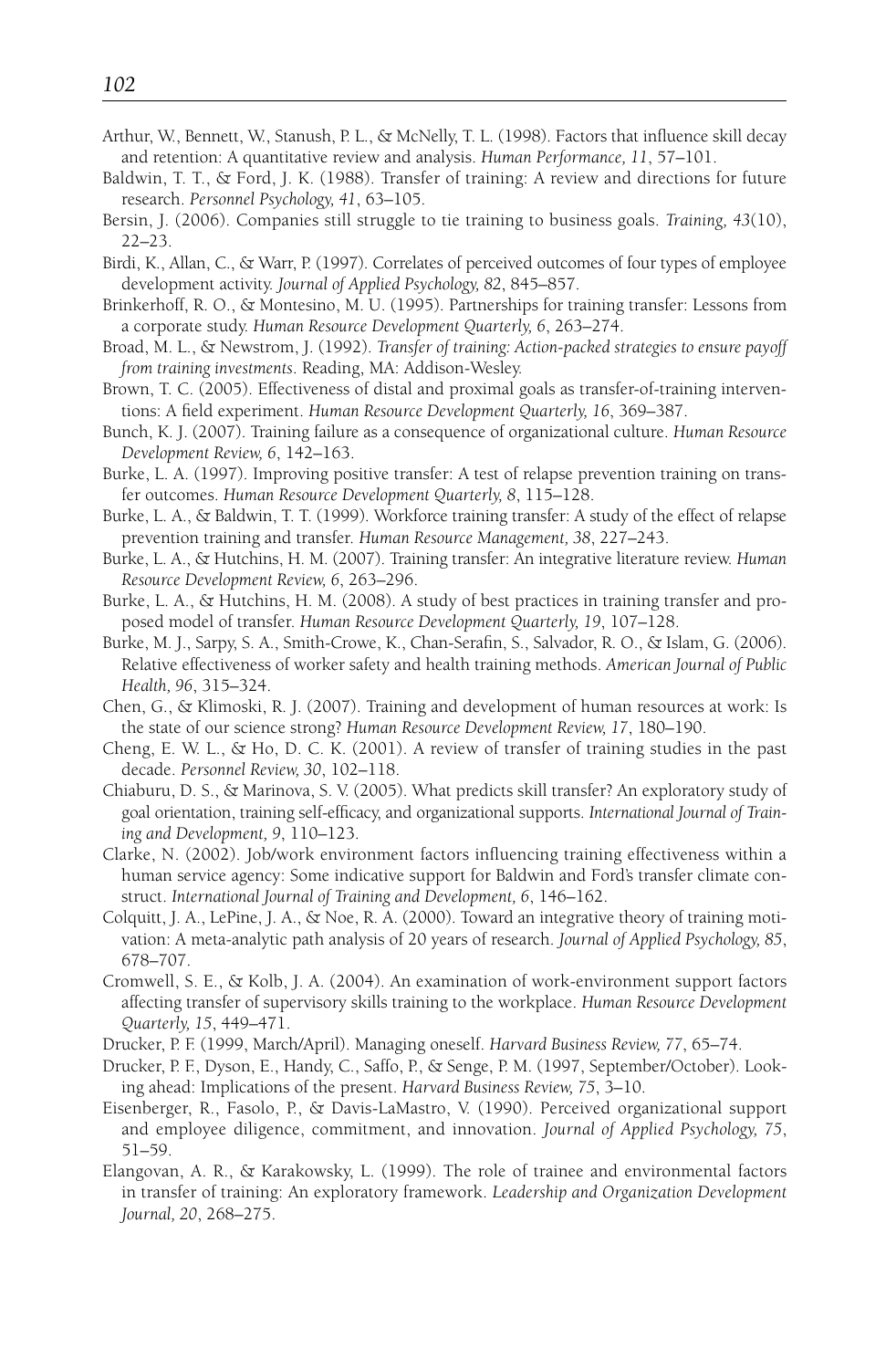- Facteau, J. D., Dobbins, G. H., Russell, J. E. A., Ladd, R. T., & Kudisch, J. D. (1995). The influence of general perceptions of the training environment on pretraining motivation and perceived training transfer. *Journal of Management, 21*, 1–25.
- Ford, J. K., & Kozlowski, S. W. J. (Eds.). (1997). *Improving training effectiveness in work organizations*. Mahwah, NJ: Lawrence Erlbaum.
- Ford, J. K., Quinones, M. A., Sego, D. J., & Sorra, J. S. (1992). Factors affecting the opportunity to perform trained tasks on the job. *Personnel Psychology, 45*, 511–527.
- Ford, J. K., & Weissbein, D. A. (1997). Transfer of training: An updated review and analysis. *Performance Improvement Quarterly, 10*(2), 22–41.
- Foxon, M. (1997). The influence of motivation to transfer, action planning, and manager support on the transfer process. *Performance Improvement Quarterly, 10*(2), 42–63.
- Garavaglia, P. L. (1993). How to ensure transfer of training. *Training and Development, 47*(1), 63–68.
- Gephart, M. A., Marsick, V. J., Van Buren, M. E., & Spiro, M. S. (1996). Learning organizations come alive. *Training and Development, 50*(12), 34–45.
- Gilpin-Jackson, Y., & Bushe, G. R. (2007). Leadership development training transfer: A case study of post-training determinants. *Journal of Management Development, 26*, 980–1004.
- Hatala, J., & Fleming, P. R. (2007). Making transfer climate visible: Utilizing social network analysis to facilitate the transfer of training. *Human Resource Development Review, 6*, 33–63.
- Hawley, J. D., & Barnard, J. K. (2005). Work environment characteristics and implications for training transfer: A case study of the nuclear power industry. *Human Resource Development International, 8*, 65–80.
- Holton, E. F., III, Bates, R. A., & Ruona, W. E. A. (2000). Development of a generalized learning transfer system inventory. *Human Resource Development Quarterly, 11*, 333–360.
- Holton, E. F., III, Bates, R. A., Seyler, D. L., & Carvalho, M. B. (1997). Toward construct validation of a transfer climate instrument. *Human Resource Development Quarterly, 8*, 95–113.
- James, L. R., Choi, C. C., Ko, C. E., McNeil, P. K., Minton, M. K., Wright, M. A., & Kwang-il, K. (2008). Organizational and psychological climate: A review of theory and research. *European Journal of Work and Organizational Psychology, 17*, 5–32.
- Jellema, F., Visscher, A., & Scheerens, J. (2006). Measuring change in work behavior by multisource feedback. *International Journal of Training and Development, 10*, 121–139.
- Kontoghiorghes, C. (2001). Factors affecting training effectiveness in the context of the introduction of new technology—A U.S. case study. *International Journal of Training and Development, 5*, 248–260.
- Kozlowski, S. W. J., & Salas, E. (1997). A multilevel organizational systems approach for the implementation and transfer of training. In J. K. Ford & S. W. J. Kozlowski (Eds.), *Improving training effectiveness in work organizations* (pp. 247–290). Mahwah, NJ: Lawrence Erlbaum.
- Leonard, B. (2009, January 29). Economic stimulus bill includes wide-ranging HR-related provisions. *HR News*.
- Lim, D. H., & Johnson, S. D. (2002). Trainee perceptions of factors that influence learning transfer. *International Journal of Training and Development, 6*, 36–48.
- Lim, D. H., & Morris, M. L. (2006). Influence of trainee characteristics, instructional satisfaction, and organizational climate on perceived learning and training transfer. *Human Resource Development Quarterly, 17*, 85–115.
- Mathieu, J. E., Martineau, J. W., & Tannenbaum, S. I. (1993). Individual and situational influences on the development of self-efficacy: Implications for training effectiveness. *Personnel Psychology, 46*, 125–147.
- Mathieu, J. E., Tannenbaum, S. I., & Salas, E. (1992). Influences of individual and situational characteristics on measures of training effectiveness. *Academy of Management Journal, 35*, 828–847.
- Montesino, M. U. (2002). Strategic alignment of training, transfer-enhancing behaviors, and training usage: A posttraining study. *Human Resource Development Quarterly, 13*, 89–108.